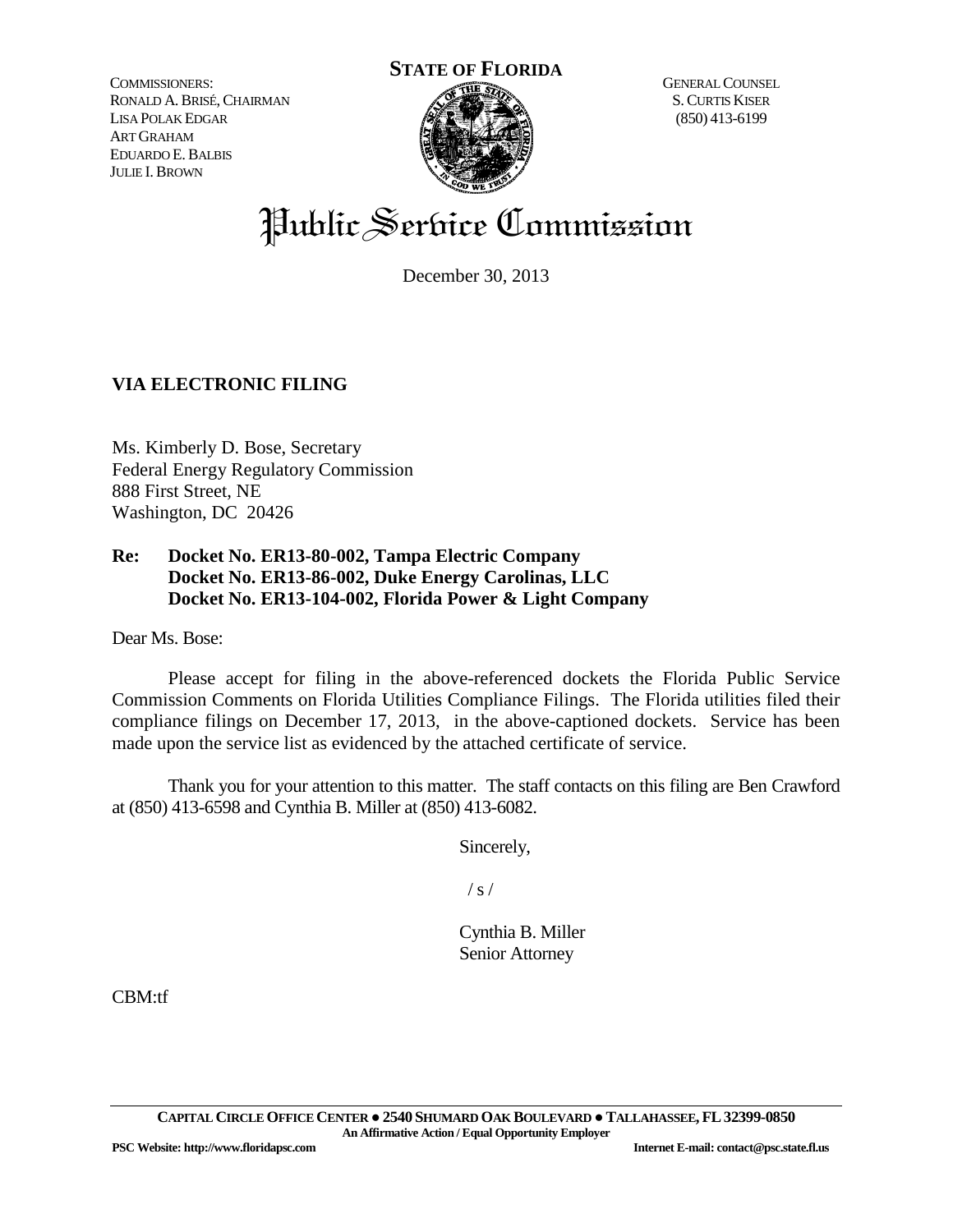## **UNITED STATES OF AMERICA BEFORE THE FEDERAL ENERGY REGULATORY COMMISSION**

| Tampa Electric Company        | Docket No. ER13-80-002  |
|-------------------------------|-------------------------|
|                               |                         |
| Duke Energy Carolinas, LLC    | Docket No. ER13-86-002  |
|                               |                         |
| Florida Power & Light Company | Docket No. ER13-104-002 |

#### **FLORIDA PUBLIC SERVICE COMMISSION**

#### **COMMENTS ON FLORIDA UTILITIES'**

#### **COMPLIANCE FILINGS**

The Florida Public Service Commission ("Florida Commission") has previously intervened in the above proceedings and files now to emphasize the importance of including the Florida Transmission Line Siting Act criteria in the Florida utilities' compliance filings in the above dockets for Cost Effective and/or Efficient Regional Transmission Solutions (CEERTS) projects.

In their December 17, 2013, compliance filings, the Florida utilities cite to the individual criteria of the Florida Transmission Line Siting Act (Act), consistent with the Federal Energy Regulatory Commission's directive. We support the utilities' incorporation of the separate criteria in Task 5 – Threshold Criteria for CEERTS projects, listed on page 13, "a transmission line 230 kV or higher, designed to cross a county line within the state of Florida, and 15 miles or longer." Section 403.522, Florida Statutes, defines "transmission line" for purposes of the Act as those structures designed to operate at 230 kV or greater. Section 403.525(d), Florida Statutes, sets out as exemptions transmission lines that are less than 15 miles in length or are located in a single county within the state.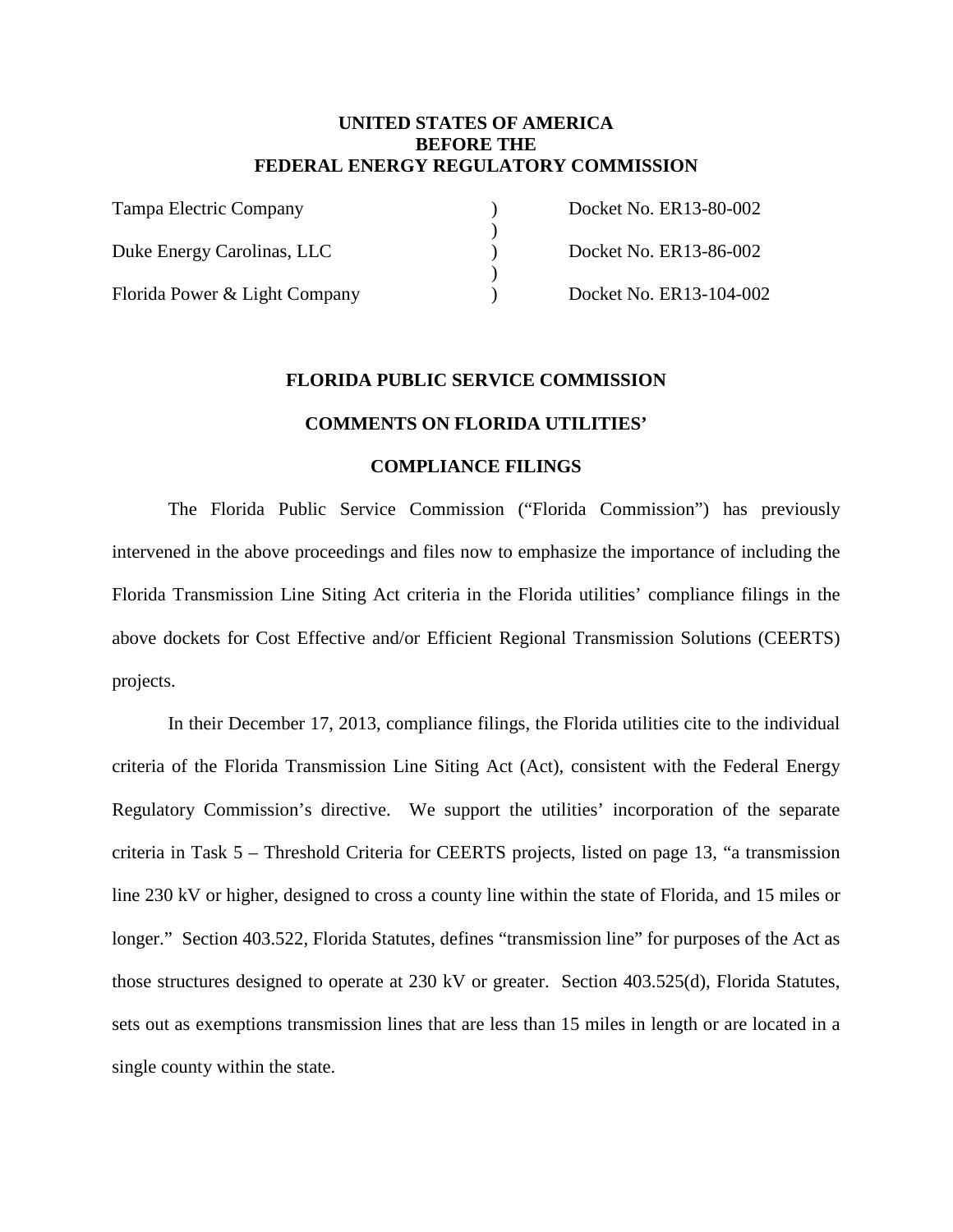It would be extremely confusing to all stakeholders and the public if different criteria were used. The criteria have been in place since 1980 and have worked well. It would be illogical if the Federal projects were allowed to be smaller and not required to cross county lines.

Moreover, consistent with our request for rehearing filed on July 19, 2013, the Florida Commission believes that direct reference to the Florida law would facilitate greater recognition of the role of the state and would avoid potential conflicts or inconsistency. As stated in the Florida Commission's July 19, 2013, rehearing request filed in these dockets, the Federal Energy Regulatory Commission should withdraw the requirement that the utilities remove references to the Transmission Line Siting Act from their compliance filings. The Florida Commission stated, "these are statutory criteria in Florida and should not be superseded by a FERC-mandated set of criteria." The Florida Commission opposes the use of any individual criterion that differs from the Florida law. The Federal Energy Regulatory Commission has not yet ruled on that rehearing request, and the Florida Commission has not receded on that issue.

Thus, the Florida Commission supports the utilities' incorporation of the criteria from the Florida Transmission Line Siting Act as threshold criteria for the CEERTS projects. The Florida Commission reserves the right to file any additional points on rehearing.

Respectfully submitted,

 $/ s /$ Cynthia B. Miller, Esquire Office of the General Counsel FLORIDA PUBLIC SERVICE COMMISSION 2540 Shumard Oak Boulevard Tallahassee, Florida 32399-0850 850 / 413-6201 [cmiller@psc.state.fl.us](mailto:cmiller@psc.state.fl.us)

DATED: December 30, 2013